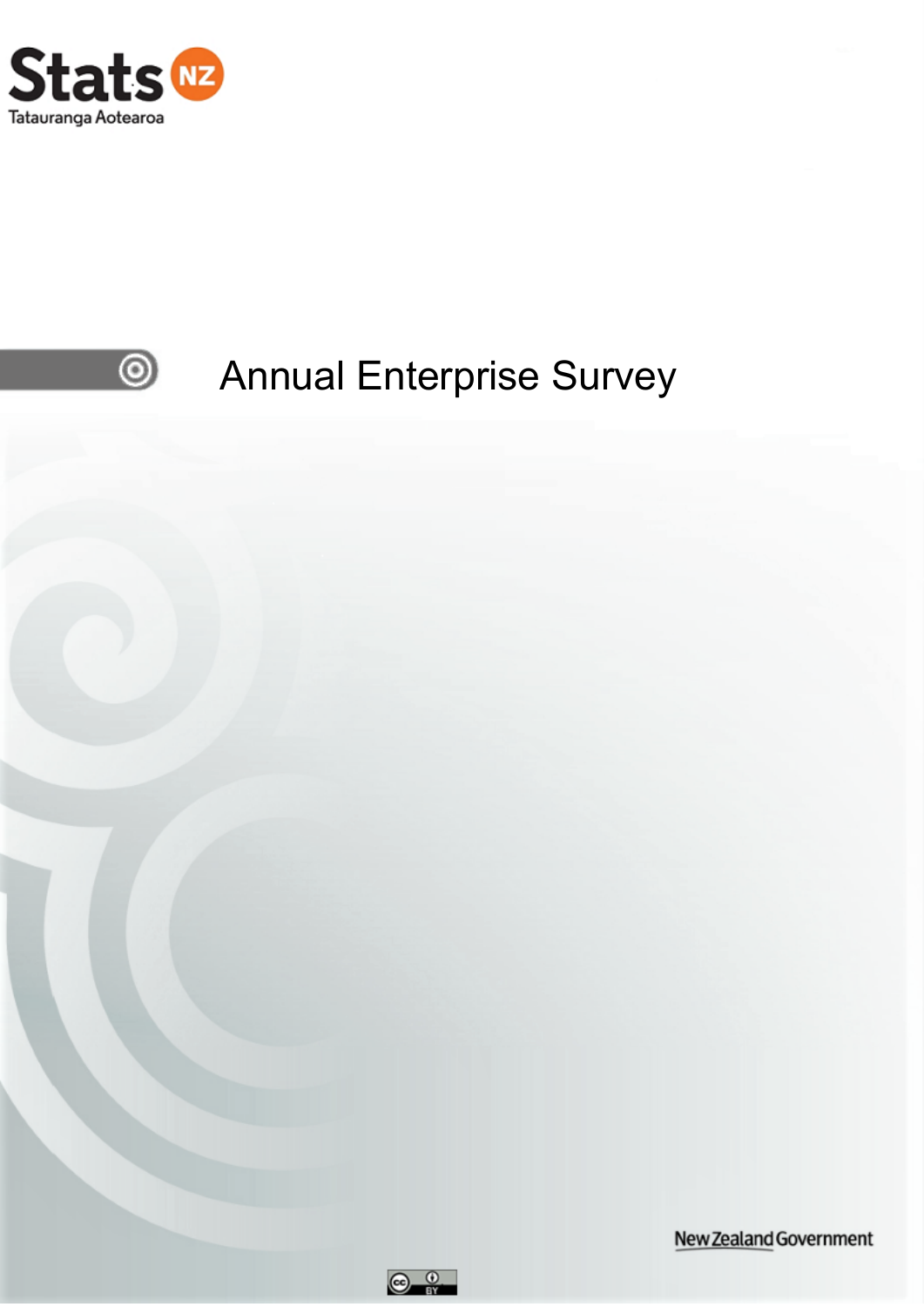# **Table of Contents**

|  | 10 |  |
|--|----|--|
|  |    |  |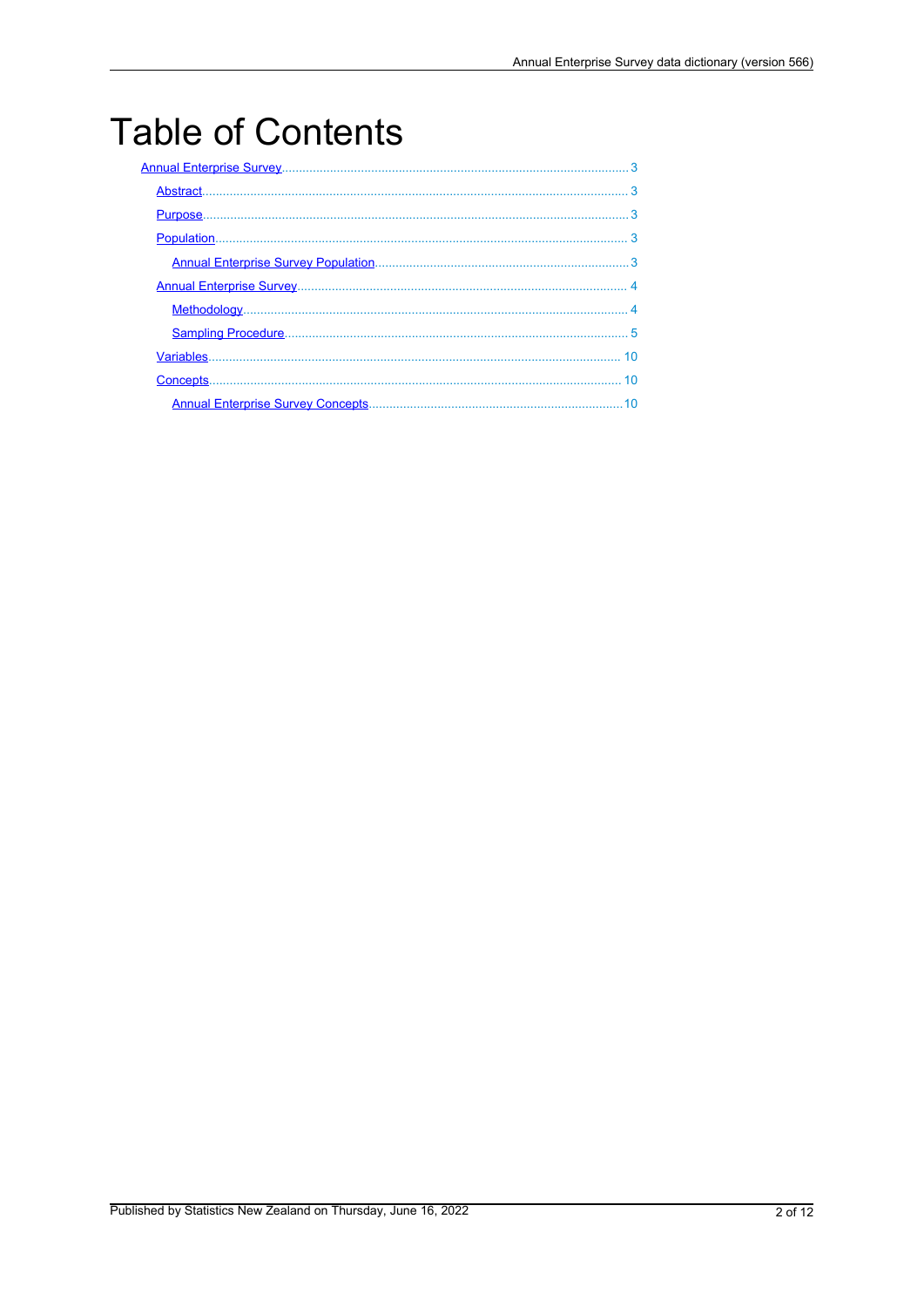## <span id="page-2-0"></span>Annual Enterprise Survey

## **Abstract**

The Annual Enterprise Survey (AES) is New Zealand's most comprehensive source of financial statistics and provides annual financial performance and financial position information about businesses operating within New Zealand. It's coverage is around 80% of New Zealand's Gross Domestic Product (GDP).

## Purpose

•

•

•

•

•

The main objective of the AES is to provide annual data for financial performance and financial position by broad industry groups and institutional sectors. This annual overview of the economy provides:

• <sup>a</sup> measure of industry performance and financial structure, including economic ratios such as the return on assets and equity, •

economic intelligence for the analysis of movements in different industries within the national economy,

the main accounting aggregates needed to compile the National Accounts estimates including:

annual industry-based [accounts](https://www.stats.govt.nz/insights?filters=National%20accounts%20%28industry%20production%20and%20investment%29%2CInformation%20releases) used to update and maintain the quality of quarterly GDP statistics (see national accounts industry production and [investment](https://www.stats.govt.nz/insights?filters=National%20accounts%20%28industry%20production%20and%20investment%29%2CInformation%20releases)),

annual sector-based income and expenditure information including resulting income available for spending and saving (see National accounts (income and [expenditure\)](https://www.stats.govt.nz/insights?filters=National%20accounts%20%28income%20and%20expenditure%29%2CInformation%20releases)),

updates of Input - Output tables (see National accounts [input-output](https://www.stats.govt.nz/publications?filters=National%20accounts%20input-output%20tables) tables) and,

annual sector-based assets, liabilities and net worth (see Annual balance [sheets](https://www.stats.govt.nz/insights?filters=Annual%20balance%20sheets%2CInformation%20releases)).

## Population

#### Annual Enterprise Survey Population

Annual Enterprise Survey Population

The target population is all [economically](http://datainfoplus.stats.govt.nz/Item/nz.govt.stats/9d91f411-1da6-4415-b9e1-773aaada324d) significant enterprises that operate within New Zealand, see (economically significant [enterprises](http://datainfoplus.stats.govt.nz/Item/nz.govt.stats/9d91f411-1da6-4415-b9e1-773aaada324d)).

Some industries are excluded on statistical grounds due to the difficulty of collecting the data from respondents. The industry exclusions are listed below:

- superannuation funds (K633000\*)
- residential property operators (L671100\*)
- foreign government representation (O755200\*)
- religious services (S954000\*)

• private households employing staff and undifferentiated goods and service-producing activities of households for own use (S960100-300\*)

\*The Australian and New Zealand Standard Industrial Classification 2006 (ANZSIC06).

Non-market government units have not been included in the AES population for all data published since the AES 2015. (Nonmarket government units include central government institutions, funded social insurance schemes and local government institutions - Institutional Sector 3). This is because coverage of non-market government data was incomplete within the AES and made interpretation of the AES data more difficult by mixing sector data. Similar data is available from other sources.

For data on non-market government units see [Government](https://www.stats.govt.nz/topics/government-finance) finance statistics

The target population for the AES provides information which covers <sup>a</sup> 12-month period, with the balance date (ie last day of the financial year) falling between 1 October and 30 September of the following year. For example, the AES 2020 financial year covers balance dates from 1 October 2019 to 30 September 2020.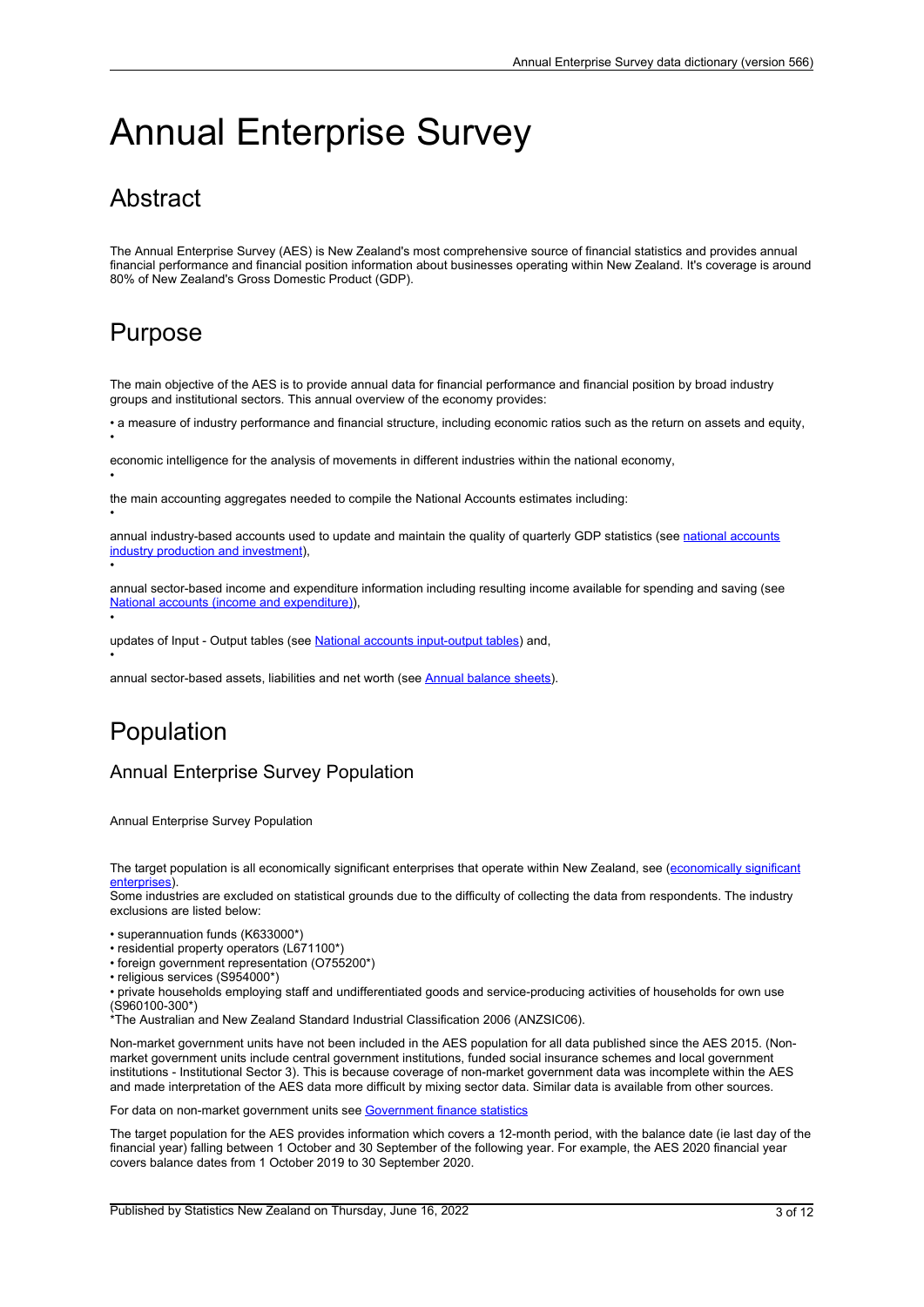<span id="page-3-0"></span>Predominant balance dates for AES by the New Zealand Standard Industrial Output Categories (NZSIOC) are available on request. These balance dates are determined by total income. With increasing use of administrative data, more estimation of balance date is occurring in some industries, therefore this data should be used with caution.

## Annual Enterprise Survey

The purpose of this data collection is to provide high-level information regarding the Annual Enterprise Survey (AES). The AES provides statistics on the financial performance and financial position of New Zealand businesses, covering most areas of economic activity.

#### Methodology

#### **Data sources**

Data used in the AES is compiled from sources that include:

- <sup>a</sup> sample survey of business financial data,
- business financial data from Inland Revenue (IR10),

• not-for-profit data from Charities Services, which is <sup>a</sup> branch of the Department of Internal Affairs. **Population**

The target population is all [economically](http://datainfoplus.stats.govt.nz/Item/nz.govt.stats/9d91f411-1da6-4415-b9e1-773aaada324d) significant enterprises that operate within New Zealand, see (economically significant [enterprises](http://datainfoplus.stats.govt.nz/Item/nz.govt.stats/9d91f411-1da6-4415-b9e1-773aaada324d)).

Some industries are excluded on statistical grounds due to the difficulty of collecting the data from respondents. The industry exclusions are listed below:

- superannuation funds (K633000\*)
- residential property operators (L671100\*)

• foreign government representation (O755200\*)

• religious services (S954000\*)

• private households employing staff and undifferentiated goods and service-producing activities of households for own use (S960100-300\*)

\*The Australian and New Zealand Standard Industrial Classification 2006 (ANZSIC06).

Non-market government units were excluded from the AES population in AES 2015, and all published time series were revised to exclude this activity. (Non-market government units include central government institutions, funded social insurance schemes and local government institutions - Institutional Sector 3). This is because coverage of non-market government data was incomplete within the AES and made interpretation of the AES data more difficult by mixing sector data. Similar data is available from other sources.

For data on non-market government units see [Government](https://www.stats.govt.nz/topics/government-finance) finance statistics

The target population for the AES provides information which covers <sup>a</sup> 12-month period, with the balance date (ie, last day of the financial year) falling between 1 October and 30 September of the following year. For example, the AES 2020 financial year covers balance dates from 1 October 2019 to 30 September 2020.

Predominant balance dates for AES by the New Zealand Standard Industrial Output Categories (NZSIOC) are available on request. These balance dates are determined by total income. With increasing use of administrative data, more estimation of balance date is occurring in some industries, therefore this data should be used with caution.

#### **Survey design**

The AES is the principal collection vehicle for data used in compiling New Zealand's national accounts. The data collected feeds into calculating the economy's Gross Domestic Product (GDP), through the current price annual industry accounts, which are compiled within an input-output framework.

The AES collects financial data for most industries operating in New Zealand's economy. The AES industries are based on ANZSIC06. The AES is designed predominantly at the four-digit ANZSIC level (109 industries). We can produce data at lower levels (subject to confidentiality constraints) but it may have considerably higher sample errors. Limited analysis is done at this level.

The population for the AES is selected from the Stats NZ Business Register.

The Business Register is <sup>a</sup> database of all known individual, private, and public sector businesses and organisations engaged in producing goods and services in New Zealand that meet significance criteria. The Business Register provides <sup>a</sup> consistent reference to standard classifications, which helps to integrate statistical outputs. The register also provides links to all economic and financial survey data, and the tax system, which means <sup>a</sup> more effective use of tax data that reduces respondent load.

The structure of each business on the Business Register consists of an enterprise, <sup>a</sup> kind-of-activity unit (KAU), and <sup>a</sup> geographic unit. Collectively, they are referred to as statistical units. Larger or more complex businesses may have several statistical units. Each statistical unit is given an industry classification based on its predominant activity. Different divisions of <sup>a</sup> company may be spread across several industries, depending on how the company is structured. By definition, <sup>a</sup> KAU is engaged in predominantly one activity for which <sup>a</sup> single set of accounting records is available and it is the KAU which is the collection unit for the AES.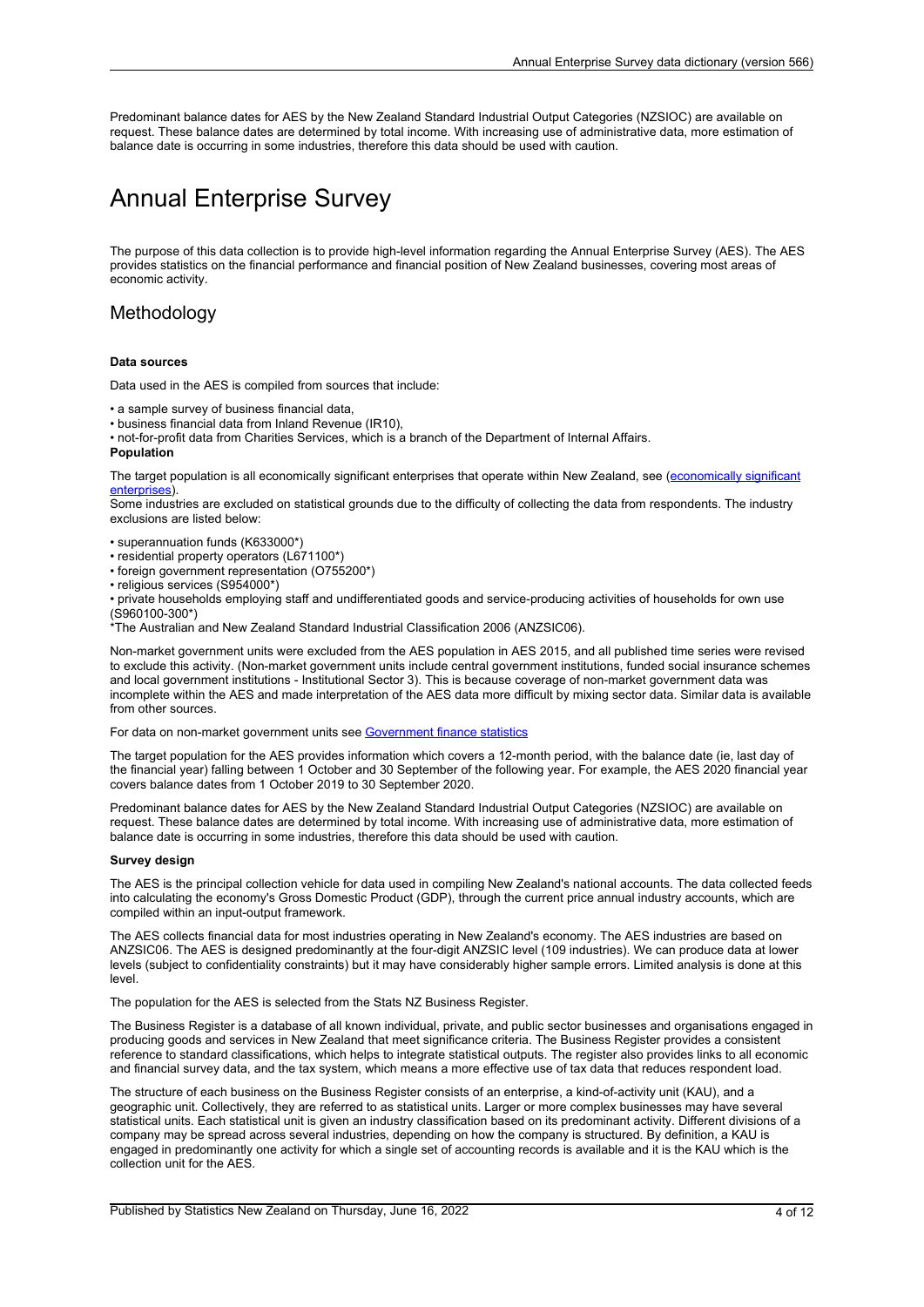<span id="page-4-0"></span>We use <sup>a</sup> stratified sample design to select the AES sample from units on the Business Register. Each industry contains between one and four strata, defined by size of turnover (sourced from GST information) rolling mean employment, and /or total assets. Each industry has <sup>a</sup> full-coverage stratum made up of large units with significant economic activity within their industry group. Some strata contain <sup>a</sup> sample of medium-sized units, which are weighted to represent non-sampled units. For example, <sup>a</sup> unit may have <sup>a</sup> weight of five, meaning it represents itself and four other businesses. Medium-sized businesses have less chance of being selected, and consequently when selected have larger weights that represent more units. Most industries have <sup>a</sup> tax stratum for smaller units, where IR10 information is used instead of <sup>a</sup> postal survey response.

The population and sample are designed, quality assured and primarily output at the New Zealand Standard Output Classification (NZSIOC) level 4 which is derived from the Australian and New Zealand Standard Industrial Classification 2006 (ANZSIC06).

The wide range of activities undertaken by New Zealand businesses means we need to have different types of questionnaires. All questionnaires capture financial performance and position information, but the format and the wording of the questionnaires are tailored to suit different groups of businesses. For further information see "Questionnaire & Forms" in each year's DataInfo+ collection.

The AES is designed to measure industry levels for a given year. Incremental improvements in measurement, sample design, classification, and data collection may influence the inter-period movements, particularly over longer time periods. We work to minimise the impact of these changes and to present <sup>a</sup> consistent time series in the published tables.

#### Sampling Procedure

#### **Statistical Unit**

A statistical unit is the level at which <sup>a</sup> survey can be designed and forms the basis of sample selection. For the AES this is the kind-of-activity unit (KAU).

(A 'KAU' is <sup>a</sup> subdivision of an enterprise consisting of <sup>a</sup> set of one or more activity units for which <sup>a</sup> single set of accounting records is available.)

#### **Collection Unit**

A collection unit is the level at which statistics are collected. For the AES, this is the same as the statistical unit and is the kindof-activity unit (KAU). The selection unit (enterprise) may contain many KAUs, meaning that if an enterprise is selected then all of its KAUs will be included in the AES.

#### **Selection Unit**

A selection unit is the level at which <sup>a</sup> respondent to the survey is selected. For the AES this is the enterprise unit. (An 'enterprise' is generally described as <sup>a</sup> legal entity operating in New Zealand. For example, it can be <sup>a</sup> company, partnership, trust, estate, incorporated society, voluntary organisation or self-employed individual.)

#### **Under Coverage**

Businesses that are not economically significant are not selected into the AES.

The working definition for 'economic significance' is that if an enterprise fulfils any one of the following conditions, then it is classified as economically significant:

• The Enterprise has greater than \$30,000 Annual GST expenses or sales. (To avoid existing enterprises repeatedly changing their economic significance indicator, <sup>a</sup> buffer zone of \$25,000 to \$35,000 has been established).

• The Enterprise has more than 3 paid employees (This is rolling mean employment which is measured as the twelve-month moving average of the monthly employee-count figure).

- The Enterprise is in <sup>a</sup> GST exempt industry, other than residential property leasing and rental.
- The Enterprise is part of <sup>a</sup> Business Register (BR) group.
- The Enterprise is <sup>a</sup> new GST registration and has registered for Salaries and Wages PAYE.
- The Enterprise is <sup>a</sup> new GST registration and is part of <sup>a</sup> IRD GST group return.
- The Enterprise has <sup>a</sup> geographic unit classified to agriculture, it is alive on the BR, and it is classified as economically significant. (Typically, these units will be registered for GST and/or have paid employees).
- IR10 income is greater than \$40,000 annually.

For industry exclusions see 'Population' section for more information.

#### **Usage and limitations of the data**

In addition to its use in the national accounts, the AES is also <sup>a</sup> data source for other Stats NZ existing and upcoming outputs, including:

- industry benchmarking (see **Business Performance [Benchmarker](https://www.stats.govt.nz/experimental/business-performance-benchmarker))**,
- the [Tatauranga](https://www.stats.govt.nz/information-releases/tatauranga-umanga-maori-statistics-on-maori-businesses-2019-english) Umanga Māori publication (see Tatauranga Umanga Maori)
- [Longitudinal](https://www.stats.govt.nz/integrated-data/longitudinal-business-database/) Research of Business Dynamics project (see Longitudinal business database)
- Regional Gross Domestic Product (GDP) (see [Regional](https://www.stats.govt.nz/publications?filters=Regional%20gross%20domestic%20product%2CInformation%20releases) Gross Domestic Product),
- Tourism Satellite [Account](https://www.stats.govt.nz/insights?filters=Tourism%20satellite%20account%2CInformation%20releases) (see Tourism Satellite Account),
- [Non-profit](https://www.stats.govt.nz/reports/non-profit-institutions-satellite-account-2018) Institutions Satellite Account (see Non-profit Institutions Satellite Account)
- Household distribution (see National Accounts Distribution of Household Income, [Consumption,](https://www.stats.govt.nz/experimental/national-accounts-distribution-of-household-income-consumption-and-saving) and Saving).

The AES is also used by external customers including for:

• requests from government departments, such as the Ministry of Business, Innovation and Employment,

• requests for data/information by non-standard turnover bands.

#### **Limitations of using the AES data**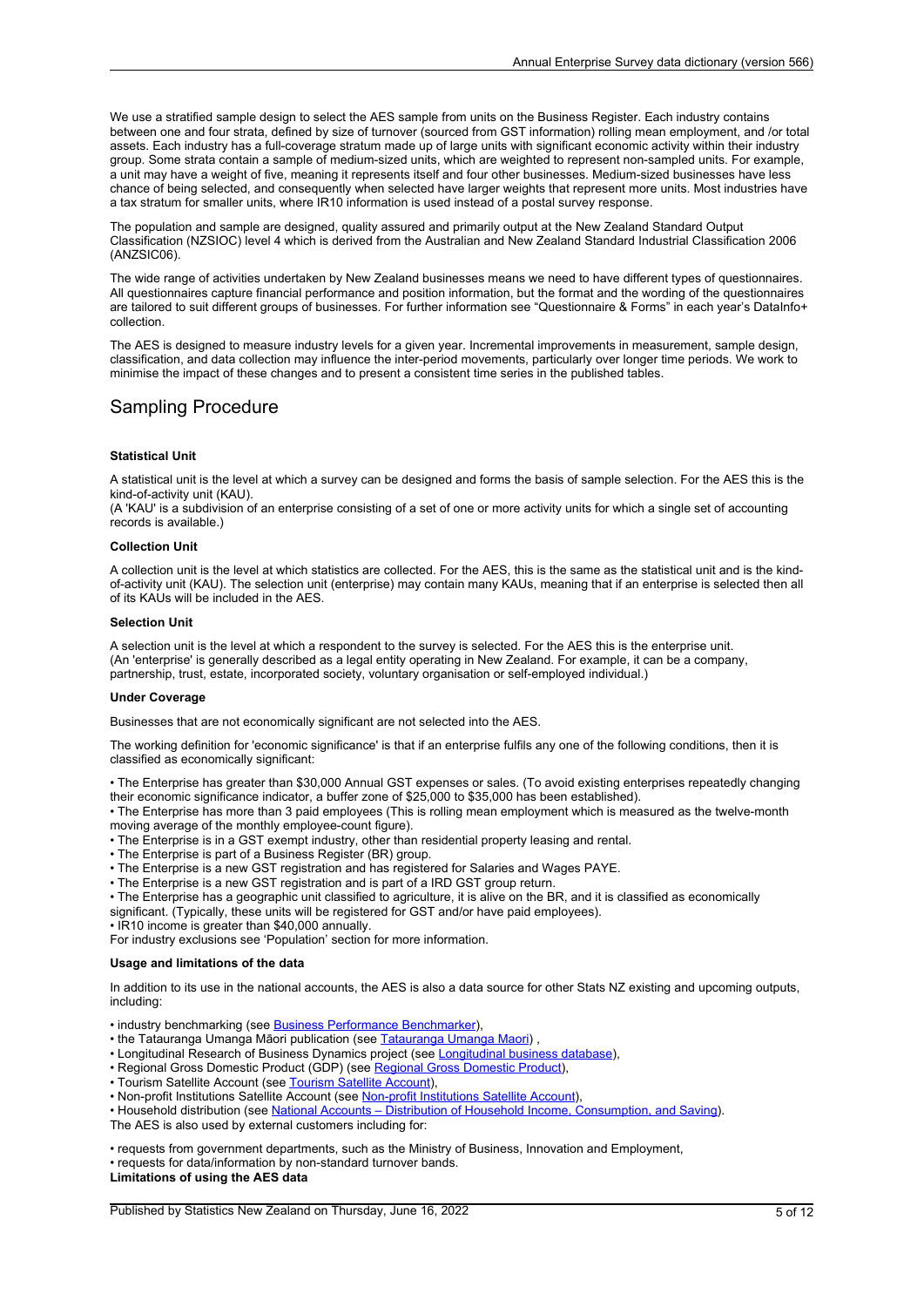The AES data is to be used with caution below industry design level (New Zealand Standard Industrial Output Classification (NZSIOC) level 4). The survey is not designed to support analysis below this level.

The AES is designed to measure industry levels for <sup>a</sup> given year. Incremental improvements in measurement, sample design, classification, and data collection may influence the inter-period movements, particularly over longer time periods. We work to minimise the impact of these changes and to present <sup>a</sup> consistent time series in the published tables.

#### **Interpreting the data**

•

•

•

•

•

When using the AES data, it is important to be aware of these design issues that may affect results:

• The AES data is collected from businesses with balance dates between 1 October in one year and 30 September the following year. For example, the AES 2020 financial year covers balance dates from 1 October 2019 to 30 September 2020.

The Annual Enterprise Survey measures economic activity by industry. How companies structure themselves can affect how their data is captured and reported in the AES. Large corporates often set up separate entities to manage different divisions of their business. These divisions are classified based on their predominant activity. For example, <sup>a</sup> manufacturing business (in division C) could have their administration (head office) classified to management and related consulting services (in division M), and their asset-owning to financial asset investors (in division K). This would mean that the manufacturing unit will not have these support activities recorded in the manufacturing industry. If <sup>a</sup> business is divided into different divisions, this can mean that the AES results will include inter-company flows between divisions (gross flows). This can inflate the total of some variables including interest paid, interest received, dividends paid and, dividends received. Ratios, such as return on equity, should also be interpreted with caution.

The AES time series can be affected by the restructuring of companies. For example, if divisions within <sup>a</sup> company are restructured or amalgamated, the following could happen:

• consolidating the units would remove the gross flows and leave net flows,

• the reverse may also occur, when restructuring results in previously recorded net flows being represented in <sup>a</sup> gross form, • after determining the industrial classification of the resulting unit/s by predominant activity – activity in the other industries would disappear,

• value added would remain the same in all options.

• The 'all industries' table sums divisional tables and therefore includes gross flows. The 'all industries' table still excludes some activity out of scope of AES, for example, residential property operators.

Due to rounding of values and imputation approaches (eg: balancing of financial position totals), individual figures in our outputs may not sum to the stated total(s).

Inland Revenue's IR10 data is the main administrative data source for the AES and is the primary data source for <sup>a</sup> number of industries, particularly agriculture. IR10 data does not provide direct estimates of resale, purchases for resale, additions and disposals of fixed assets, so AES uses modelling to calculate these.

The modelling of IR10 data for additions and disposals of fixed assets is considered of lower quality and have been suppressed from the 'all industries' table and all agricultural industries tables.

Stats NZ has <sup>a</sup> legal obligation to protect survey respondents' privacy and industry-sensitive information. Confidentiality rules are applied to all data released – to protect the information supplied by an individual company. Once all confidential financial items are identified, suppression of further items is done to complete the protection of the confidential value.

The AES includes only economically significant enterprises, understating New Zealand activity.

•

•

The AES excludes some industries; therefore, the all industries table understates New Zealand business activity. Exclusions include:

• superannuation funds (K633000),

• residential property operators (L671100),

• foreign government representation (O755200),

• religious services (S954000),

• private households employing staff and undifferentiated goods and service-producing activities of households for own use (S96100-300),

• non-market local and central government.

#### **Significant events impacting this study series**

**1969** Recommendation 4 of the 1969 Technical Committee on Statistics states "That the Department of Statistics integrate as far as possible and as soon as possible, all statistics of economic activity whether for national accounts or other purposes, by means of nation-wide enterprise enquiries rather than the existing individual surveys."

At the time the recommendation was made the typical economic census was largely run as an independent exercise, each one designed to meet its own particular requirements and each one largely unrelated to any other. The Technical Committee characterised the existing statistical surveys as unsuitable since they suffered from overlaps, gaps and inconsistent boundaries and valuations, and overall they lacked integration. The system of statistical surveys was as <sup>a</sup> whole falling well short of meeting the increasing demands for comprehensive and timely statistics.

**1974** An inter-departmental committee was created to 'advise on current and anticipated future statistical needs in both Government and the private sector'.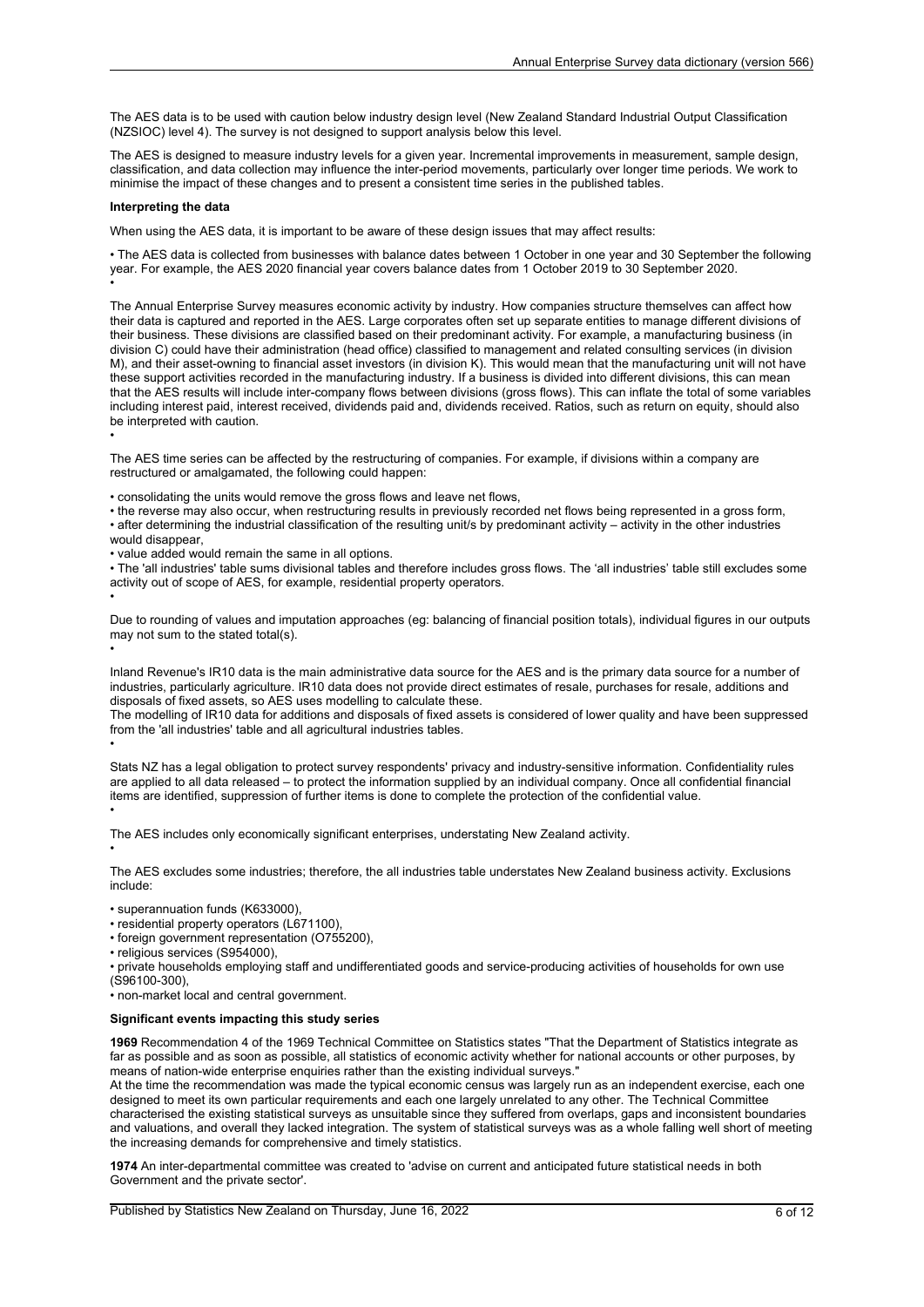The recommendations produced, incorporating recommendations by the 1969 Technical Committee, were accepted by the Government and these then provided the basis for the Department's development of business statistics. The report stressed the need for standard statistical classifications, and the integration of both coverage and concepts in the existing system of statistical surveys and censuses. Consequently, the development of integrated economic censuses was recommended and the development of an integrated census of manufacturing was given first stage priority.

**1975** This year saw the introduction of the first integrated manufacturing census, which replaced the old Industrial Production Census. The Central Register of Enterprises (known as the Business Register) provided <sup>a</sup> register of manufacturing enterprises, used via addressograph plates, to structure the census population.

**1976** On 16 December 1976 the Minister of Statistics approved in principle <sup>a</sup> programme of economic censuses. In seeking this approval, the Department said, "The department's future work programme provides for the development of an integrated series of enterprise based economic censuses".

Census of Manufacturing conducted.

**1977** Census of Manufacturing conducted.

**1978** Census of Distribution conducted.

**1979** The following economic censuses were conducted: Manufacturing; Building and Construction; and Mining and Quarrying.

**1980** The following economic censuses were conducted: Transport and Communications; Agricultural Contracting; and Forestry and Logging.

**1981** The following economic censuses were conducted: Fishing and Miscellaneous Services.

**1982** Census of Manufacturing was conducted.

**1983** The following economic censuses were conducted: Distribution, and Financial and Insurance Services.

**1984** The following economic censuses were conducted: Manufacturing, Mining and Quarrying, Forestry and Logging, and Fishing.

**1985** The following economic censuses were conducted: Building and Construction, Transport and Communications, Agricultural Contracting and Hunting.

**1986** The AES was introduced for the 1985/86 survey year. This was intended to overcome the weaknesses of the economic censuses, particularly the inability to accurately conduct cross-sector analysis. The survey covered all parts of the economy except for agriculture production, central government administration & defence, water works & supply, local government administration, electricity generation & distribution, communications, insurance, sanitary & cleaning services, all social &related community services, and recreational & cultural services.

**1987** The AES population was updated and extended to cover additional industry groups. A separate Economy Wide Census of all industries, focusing on the sales and purchases of goods and services, was also conducted in 1987.

**1988** The Communications industry was surveyed in the AES for the first time.

**1989** The Electricity industry was surveyed in the AES for the first time.

**1990** Beginning in 1990, the survey population was re-selected from the Business Directory, on an annual basis.

**1992** New imputation methodology introduced. The Census of Distribution was conducted in conjunction with the AES (by extending the AES population for that industry to full coverage).

**1993** The Census of Distribution was conducted in conjunction with the AES. The following industries were surveyed within the AES for the first time:

• Hunting and Trapping; Other Welfare Institutions; and Live Entertainment and Cultural Services nec,

• More detailed Wholesale and Retail Trade industries introduced,

• More detailed Health and Welfare industries introduced,

• Fishing was split into two industries: Ocean Fishing and Other Fishing. Prior to 1993 Fishing was spread across eight industries: Trawling, Dredging, Squid, Potting, Hand, Shellfish, Farming, and Other,

• The superannuation industry was dropped from the AES coverage due to quality concerns.

**1994** The AES population was expanded to include units introduced to the Business Directory and Inland Revenue FIRST reconciliation project. This event mainly impacted on the Agricultural Contracting industry where total income jumped by about 10 percent (\$83 million).

**1995** The Census of Manufacturing was conducted in conjunction with the AES. The AES population definition changed to exclude compulsory Goods and Service Tax (GST) registrations that fall below the threshold of economic significance.

**1996** The Census of the Rest of the Economy was conducted in conjunction with the AES:

The Business Directory was renamed to Business Frame.

**1998** The AES sample was based on the Australian and New Zealand Standard Industrial Classification (ANZSIC) classification, replacing the New Zealand Standard Industrial Classification (NZSIC). For the first time the private sector participants in the Sewerage and Drainage Services and Water Supply industries were included in the AES sample. In addition, <sup>a</sup> number of industries were brought into the AES for the first-time using data from IR10s' and existing surveys of the government sector:

• From IR10: Horticulture and Fruit Growing; Livestock and Cropping Farming, Dairy Cattle farming, Other Farming and Commercial Property Operators and Developers,

• From existing government surveys: Central Government Administration, Defence, Public Order and Safety Services and Local Government Administration,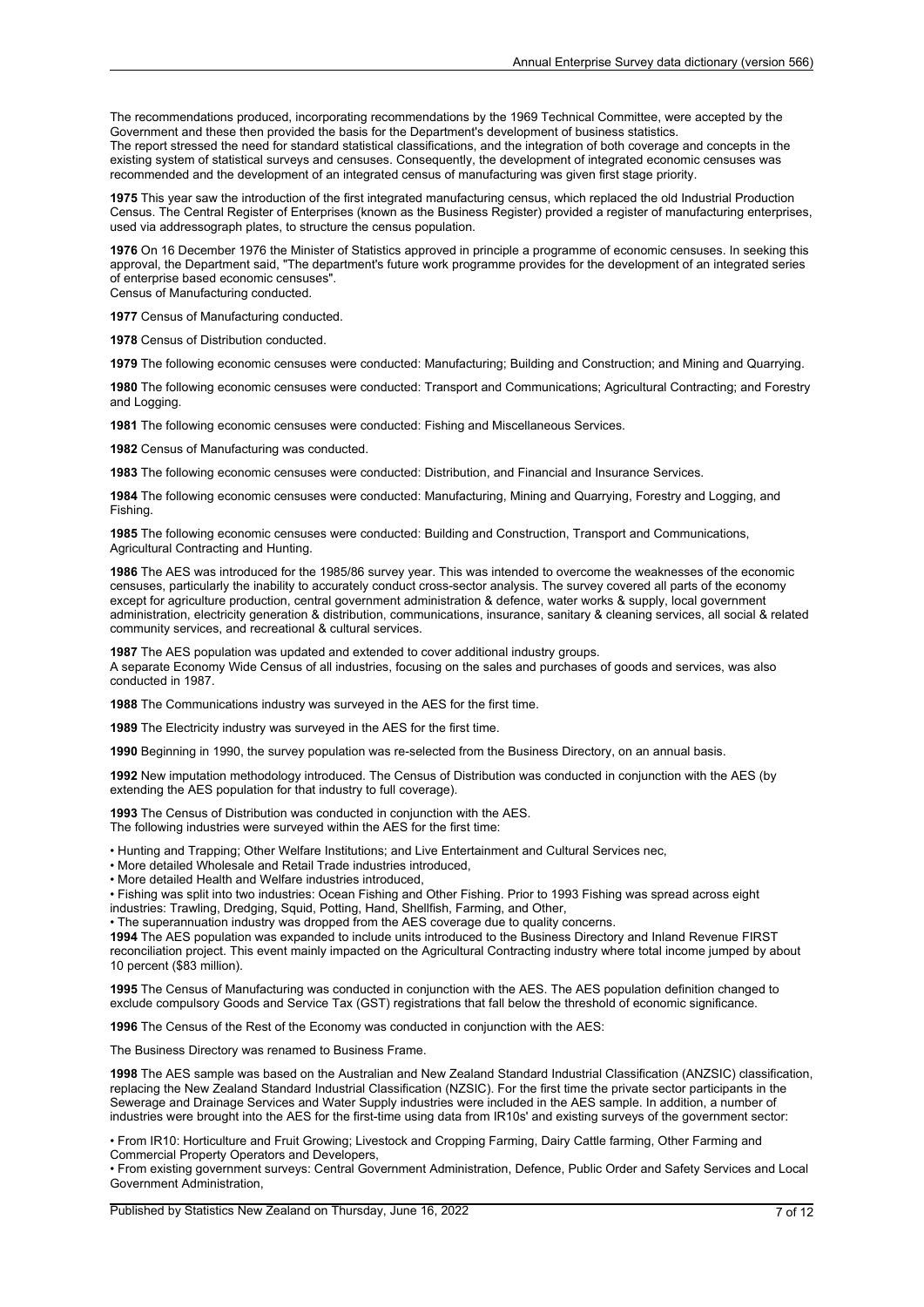• IR10 data was used for all individual and partnership business types (instead of direct surveying),

• Output editing processes were reviewed and updated,

• Other changes were made as part of the AES re-design.

**1999** The following changes were made to the AES:

• Creative Arts, Sports and Services to Sports, and Interest Groups n.e.c. were surveyed for the first time,

- Sample re-selected,
- Questionnaires re-designed,
- Survey re-designed as <sup>a</sup> two-component survey,
- New computer processing systems (Sprocet & Sybase) introduced,

• Output variables introduced. This is the level of variable that the AES is published at, such as total income and the individual components that make up total income e.g. sales of goods and services not further processed,

• Commercial property estimates were retrospectively included when first available in 2005. See '2005' for more details. **2001** Early pilot survey of Commercial Property Operators conducted within the AES framework.

Commercial property estimates were retrospectively included when first available in 2005. See '2005' for more details.

**2003** A trading account summary was introduced into the retail trade industry questionnaire to simplify the recording of sales, cost of goods sold and stock values for respondents. Full time equivalents were replaced by rolling mean employment.

Commercial property estimates were retrospectively included when first available in 2005. See '2005' for more details.

**2004** Introduction of scanning and image recognition to the survey process. Further pilot testing of Commercial Property Operators conducted with intention to publish <sup>a</sup> re-casted time series for this industry in the AES 2005.

Commercial property estimates were retrospectively included when first available in 2005. See '2005' for more details.

**2005** Information for Commercial Property Operators was sourced from direct survey for the first time in 2004 and was introduced in the 2005 publication. Time series of the Commercial Property industry was backdated from 1999 to 2003 using the 2004 survey data as <sup>a</sup> benchmark.

Results retrospectively changed to ANZSIC06 classification. See '2007' for more details.

**2006** Sample boost to help with the revisions due to the introduction of the new version of Australian and New Zealand Standard Industrial Classification (ANZSIC06).

Results retrospectively changed to ANZSIC06 classification. See '2007' for more details.

**2007** Sample re-optimised in response to the classification change in versions of Australian and New Zealand Standard Industrial Classification (ANZSIC96 to ANZSIC06).

Survey designed and published on an ANZSIC06 basis. 2005 and 2006 revised to reflect ANZSIC06 classification version.

**2009** The AES was redesigned. Changes in the 2009 year included:

- Sample re-optimised,
- Questionnaires re-designed,
- Survey reverted to <sup>a</sup> one-component survey,
- Increased use of administrative data (IR10),
- Change to the range of the random number line used for selecting businesses to survey.

**2010** Further improvements were made including:

• Additional use of administrative data (IR10),

- A more efficient sampling strategy,
- Enhancements to editing and imputation processes,

• A timeliness gain (the AES was previously published in the first week of October, in AES 2010 this was progressed two weeks to the middle of September).

**2011** Improvements made and significant events in the AES 2011 included:

• A further increase in the use of administrative data (IR10) to replace sampled units,

• Started using Charities Services data and modelling to replace not-for-profit sampled units,

• The release date moved to the end of August, two weeks earlier than the AES 2010,

• 2010/2011 Canterbury and Christchurch earthquakes had significant influences on the ongoing economic output of businesses located in Christchurch,

• Additional tables were released at level 4 of the New Zealand Standard Industrial Output Classification (NZSIOC),

• Results retrospectively changed to account for new tax law. See '2012' for more details.

**2012** Improvements made and significant events in the AES 2012 included:

• Use of more administrative data for industries other than agriculture, forestry, and fishing division (ANZSIC06 division A). IR10 data did not provide direct estimates of additions and disposals of fixed assets, so modelling was used to calculate these. -Additions and disposals of fixed assets were suppressed from the "all industries" table, all agricultural industries, and the accommodation industry tables.

-The increased use of administrative data in 2012 also caused <sup>a</sup> discontinuity in shareholders' funds/owners' equity in the repairs and maintenance industry, and the accommodation industry,

• 2010/2011 Canterbury and Christchurch earthquakes continued to have significant influences on the ongoing economic output of businesses located in Christchurch,

• A new tax law was introduced on the 1st of April 2011 which affected depreciation of buildings. The effect of the law change was primarily seen in the rental, hiring, and real estate services industry. It was the main contributor to the decrease in depreciation across all industries in the 2012 financial year.

**2013** Improvements made and significant events in the AES 2013 included: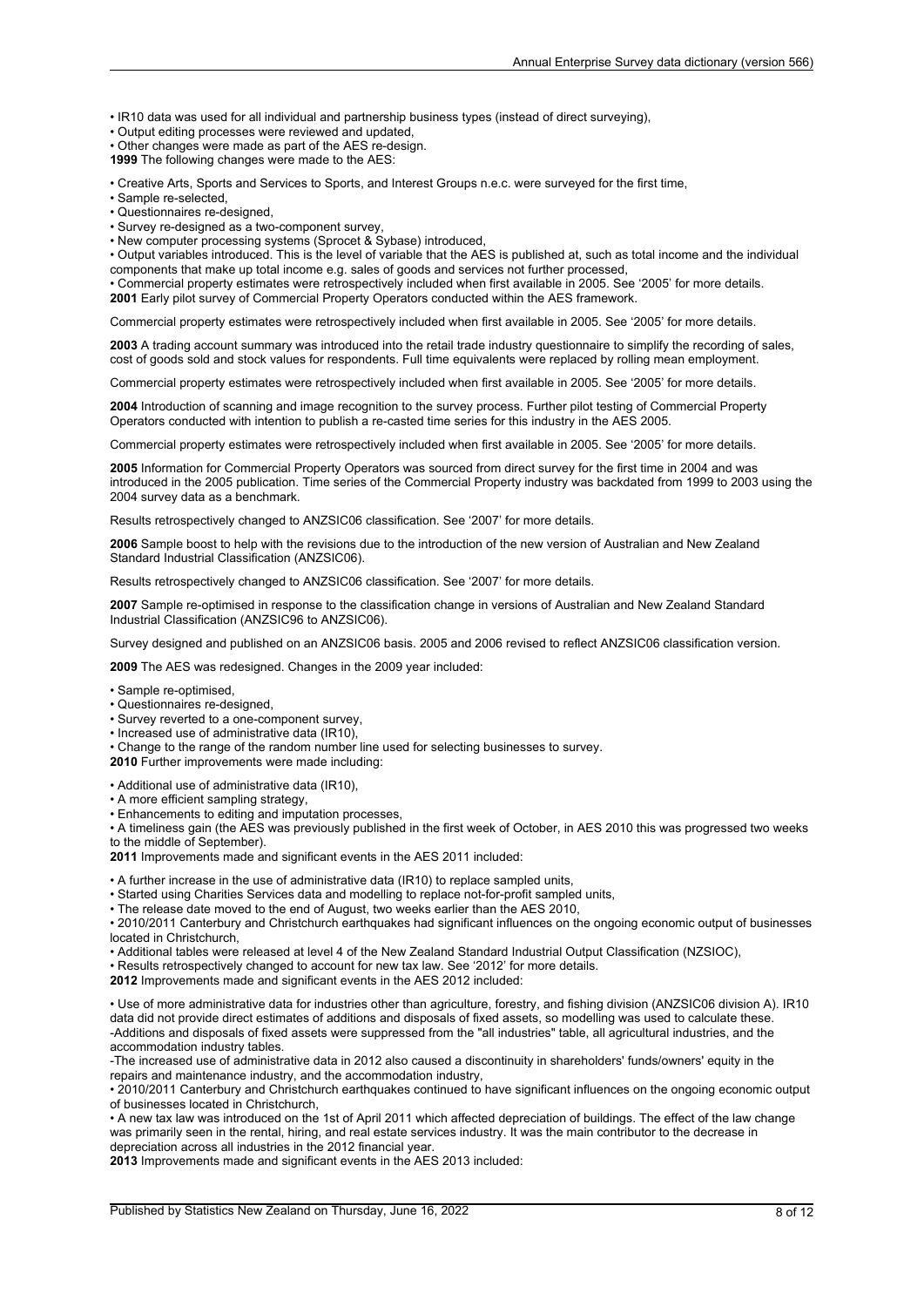• A further increase in the use of the Charities Services data.

• Sample boost for improved estimates of [Tatauranga](https://www.stats.govt.nz/information-releases/tatauranga-umanga-maori-statistics-on-maori-businesses-2019-english) umanga Māori (see Tatauranga Umanga Maori).

• The IR10 form was re-designed to improve the quality of data collected. The IR10 form changes resulted in measurement discontinuities of some variables such as shareholders' funds/owners' equity, current liabilities and non-operating income. The discontinuities were more significant in industries which used IR10 data as their predominant source.

• A new processing and analysis platform was used for the first time (MEP). 2011 and 2012 data were also included in the new platform retrospectively.

• Classification changes to the agriculture industry as well as the removal of non-market government data were made retrospectively to align with changes made in 2015. See '2015' for more details. **2014** Improvements made and significant events in the AES 2014 included:

• In 2014, the AES started used the Statistical Classification for Institutional Sectors (SCIS). Because of this change, family trusts were classified under the household sector and are excluded from AES scope. Before 2014 they were classified under the non-financial business sector and included in the financial assets investing industry in the AES. As <sup>a</sup> result, over 10,000 family trusts included in the scope of the AES in 2013 were excluded in 2014. The impacts of the change was primarily seen in the financial position of the financial asset investors industry (NZSIOC KK112) for the 2014 financial year, particularly in the decrease in fixed asset holdings measured by the AES.

• Classification changes to the agriculture industry as well as the removal of non-market government data were made retrospectively to align with changes made in 2015. See '2015' for more details.

• Results were revised with AES 2018 to re-introduce all family trusts previously excluded. See '2018' for more details. **2015** Improvements made and significant events in the AES 2015 included:

• Non-market central and local government units were excluded from AES and removed from AES results for all data published since the AES 2013. This is because coverage of non-market government data was incomplete within the AES and the information is available from other sources. For data on non-market government activity, customers should refer to the [Government](https://www.stats.govt.nz/topics/government-finance) finance statistics. Market government units are still included in AES scope (e.g. For-profit and state owned enterprises).

• To continue to reduce respondent load, in the 2015 financial year the AES sourced more data from the inland Revenue (IR10). • A large number of units were re-classified in the agriculture industry in the AES 2015, as <sup>a</sup> result of information received from [Agricultural](https://www.stats.govt.nz/publications?filters=Agricultural%20production%20statistics) Production Statistics. The units affected were mainly in the horticulture industry. Most of these re-classified units remain in the wider agriculture industry. The largest changes, with the most industry, were back-dated to 2013.

• In the AES 2015 additional data was collected for financial assets and liabilities. This was to complete the alignment of the AES collection to the Statistical Classification of Financial Assets and liabilities (SCFAL).

• Results were revised with AES 2018 to include trusts previously excluded. See '2018' for more details.

**2016** Improvements made and significant events in the AES 2016 included:

• 2016 Kaikoura earthquakes had significant influence on the economic output of businesses located in Kaikoura and affected areas.

• Results were revised with AES 2018 to include trusts previously excluded. See '2018' for more details. **2017** Improvements made and significant events in the AES 2017 included:

• The AES 2017 was released at the end of June, two months earlier than the AES 2016.

• More data was made freely available through the Stats NZ website. Examples are: the Business Performance [Benchmarker](https://www.stats.govt.nz/experimental/business-performance-benchmarker) release now has benchmarks available for over 200 industries; and more years' data were published in the csv files.

• There was further increase in the use of administrative data (IR10) in the AES 2017 to reduce respondent burden. As <sup>a</sup> result, 11 more industries at the survey design level moved from sample collection to full coverage, including: agriculture, forestry, and fishing support services; primary metal and metal product manufacturing; water supply; motor vehicle and motor vehicle parts wholesaling; other goods wholesaling; specialised food retailing; recreational, clothing, footwear, and personal accessory retailing; non-store retailing and retail commission based buying and/or selling; postal and courier; warehousing and storage services; and telecommunications services.

• New reporting standards for registered charities in New Zealand came into effect on 1 April 2015. This impacted on data quality of variables related to charities activities such as government funding in industries with significant non-for-profit units (such as division P Education and Training and division R Arts and Recreation Services).

• The Business Register (superseding the Business Frame) was used for the AES population sample for the first time. • Some trusts were retrospectively included when first available in 2018. See '2018' for more details.

**2018** Improvements made and significant events in the AES 2018 included:

• An increase in the number of trusts in the financial assets investing industry (NZSIOC KK112). There was <sup>a</sup> change in the classification of these units under the Statistical Classification for Institutional Sectors (SCIS) which was incorporated into the AES population in 2014 and reversed in 2018. As <sup>a</sup> result, around 10,000 family trust units were included. The revision was taken back to 2014 when the classification was released, which creates <sup>a</sup> consistent time series. The most significant impact of the revisions can be seen in the financial position, particularly in the fixed tangible assets.

• Improved modelling to utilise the reported variables in the Charities Services data. This improves data quality of variables related to charities activities that were impacted in 2017, such as government funding.

**2019** Improvements made and significant events in the AES 2019 included:

Change to the range of the random number line used for selecting businesses to survey.

#### • **Introduction of new accounting standard**

International Financial Reporting Standard 16 (IFRS 16) is <sup>a</sup> significant change to the way leases are treated in financial accounts. This standard was effective from 1 January 2019. Some businesses adopted the standard earlier and responded using this new accounting treatment for leases in AES 2019. Most businesses started reporting on the new basis in AES 2020.

See NZ [IFRS](https://www.xrb.govt.nz/accounting-standards/for-profit-entities/nz-ifrs-16/) 16 for further information including exceptions from using the new standard.

IFRS 16 has the potential to cause significant changes to some of the data collected by the survey. All other things being equal, this change to the accounting of leases is expected to cause: assets, equity and liabilities to increase; interest expense and depreciation expense to increase; and expenses paid to other businesses (purchases) to decrease.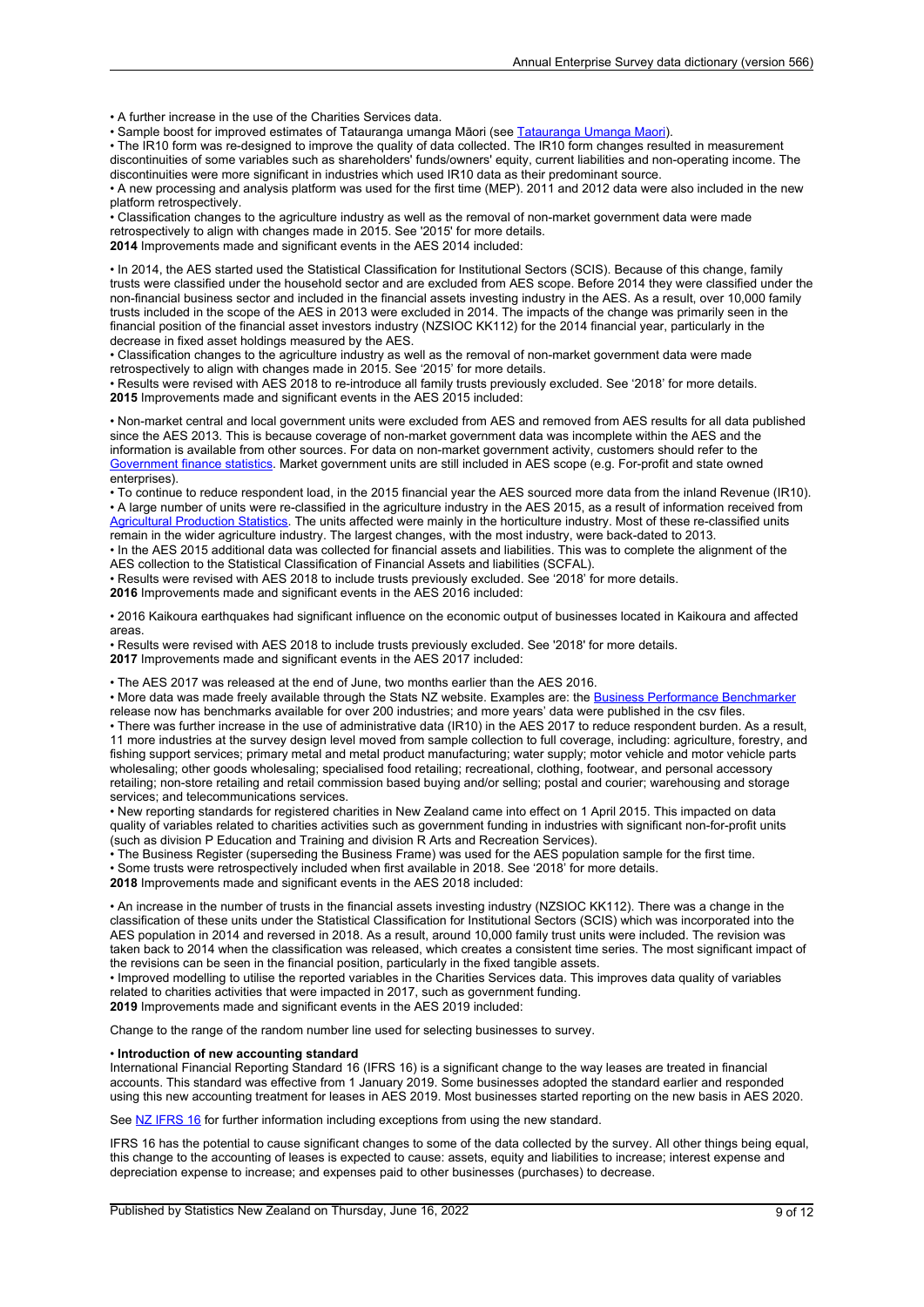<span id="page-9-0"></span>Analysis of the final output data has shown only minor impacts due to IFRS 16 at the industry design level and higher output levels in the 2019 financial year.

**2020** Improvements made and significant events in the AES 2020 included:

Change to the range of the random number line used for selecting businesses to survey.

#### • **Impact of COVID-19**

The COVID-19 pandemic had significant impact on NZ business activity, particularly from 24th March until 14th May 2020, when COVID-19 alert levels 3 and 4 were in place. Auckland was under alert level 3 again on the 12th August until 23rd September.

As the 2020 Annual Enterprise Survey results cover enterprises with balance dates between 1 October 2019 to 30 September 2020, the impact of COVID-19 was varied.

'Government funding, grants and subsidies' include government funded COVID-19 wage subsidies in the 2020 Annual Enterprise Survey. Wage subsidies passed on to employees are captured under salaries and wages paid. Significantly more COVID-19 wage subsidies are expected in the 2021 Annual Enterprise Survey results.

#### • **New accounting standard for leases**

On 1 January 2019 most businesses changed the way they account for leased ('right-of-use') assets under the International Financial Reporting Standard 16 (IFRS 16).

See NZ [IFRS](https://www.xrb.govt.nz/accounting-standards/for-profit-entities/nz-ifrs-16/) 16 for further information.

The change to the accounting of leases caused:

- assets and liabilities to increase
- depreciation and interest expenses to increase
- other operating expenses to decrease.

#### **Main users of the data**

#### **Internal**

The AES data forms the basis of Stats NZ's national accounts statistics including:

• Annual GDP,

- Financial flows and balance sheets,
- Household saving estimation.

#### **External**

The AES provides <sup>a</sup> wealth of information to businesses, economic researchers, forecasters, entrepreneurs and government agencies. Areas of interest include the financial performance across industries and the more detailed information for industries less well covered by more timely statistics.

#### **Frequency**

• Annual

### Variables

## **Concepts**

#### Annual Enterprise Survey Concepts

| <b>Name</b>                                                                            | <b>Description</b>                                                                                                                                                                                                                                                                                                                                                                                                               |
|----------------------------------------------------------------------------------------|----------------------------------------------------------------------------------------------------------------------------------------------------------------------------------------------------------------------------------------------------------------------------------------------------------------------------------------------------------------------------------------------------------------------------------|
| Australian and New Zealand<br>Standard Industrial<br>Classification 2006<br>(ANZSIC06) | Australian and New Zealand Standard Industrial Classification 2006<br>(ANZSIC06): was developed for use in Australia and New Zealand for<br>the production and analysis of industry statistics. From 2007, the AES<br>was designed using ANZSIC06, with some subdivisions and groups<br>re-aggregated to reflect New Zealand operations. The AES 2005 and<br>2006 were republished retrospectively onto the same classification. |
|                                                                                        | [See Australian and New Zealand Standard Industrial Classification<br>2006V1.0.0](http://aria.stats.govt.nz/aria/? ga=2.109056005.1054761930.1603317760-<br>1616455875.1598479519#ClassificationView:uri=http://stats.govt.nz/cms/ClassificationVersion/CARS5587)<br>for more information on ANZSIC06.                                                                                                                           |
| <b>Business Register</b>                                                               | <b>Business Register</b><br>The list of all economically significant enterprises in New Zealand,<br>which is maintained by Stats NZ.                                                                                                                                                                                                                                                                                             |
| Current ratio                                                                          | Current ratio is current assets divided by current liabilities.                                                                                                                                                                                                                                                                                                                                                                  |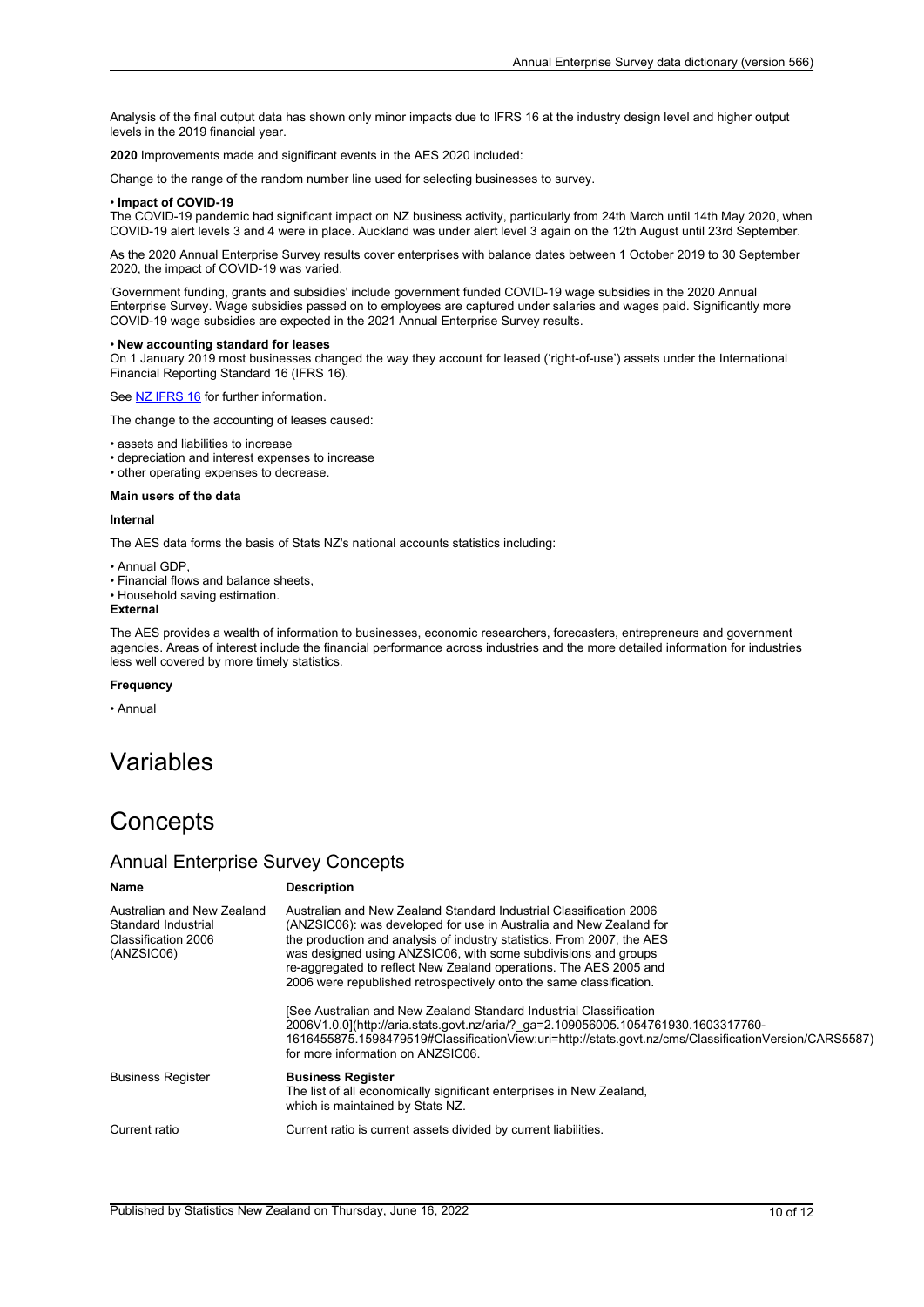| <b>Economically Significant</b>                                      | The working definition for 'economic significance' is that if an                                                                                                                                                                                                                                                                                                                                                                                                                                                                                                                                                                                                                                                                                                                                                                                                                                                                                                                                                    |
|----------------------------------------------------------------------|---------------------------------------------------------------------------------------------------------------------------------------------------------------------------------------------------------------------------------------------------------------------------------------------------------------------------------------------------------------------------------------------------------------------------------------------------------------------------------------------------------------------------------------------------------------------------------------------------------------------------------------------------------------------------------------------------------------------------------------------------------------------------------------------------------------------------------------------------------------------------------------------------------------------------------------------------------------------------------------------------------------------|
| Enterprise                                                           | enterprise fulfils any one of the following conditions, then it is<br>classified as economically significant:                                                                                                                                                                                                                                                                                                                                                                                                                                                                                                                                                                                                                                                                                                                                                                                                                                                                                                       |
|                                                                      | - The Enterprise has greater than \$30,000 Annual GST expenses or<br>sales. (To avoid existing enterprises repeatedly changing their<br>economic significance indicator, a buffer zone of \$25,000 to \$35,000<br>has been established);<br>- The Enterprise has more than 3 paid employees (Business Register<br>(BR) rolling mean employment variable (RME));<br>- The Enterprise is in a GST exempt industry, other than residential<br>property leasing and rental;<br>- The Enterprise is part of a Business Register (BR) group;<br>- The Enterprise is a new GST registration and has registered for<br>Salaries and Wages PAYE;<br>- The Enterprise is a new GST registration and is part of a IRD GST<br>group return;<br>- The Enterprise has a geographic unit classified to agriculture, it is<br>alive on the BR, it is classified as economically significant. (Typically,<br>these units will be registered for GST and/or have paid employees.)<br>- IR10 income is greater than \$40,000 annually. |
| Employee count (EC)                                                  | Employee count (EC) is head count of salary and wage earners<br>sourced from taxation data. EC data is available on a monthly basis.<br>This is mostly employees but can include a small number of working<br>proprietors (who pay themselves a salary or wage).                                                                                                                                                                                                                                                                                                                                                                                                                                                                                                                                                                                                                                                                                                                                                    |
| Enterprise                                                           | For the Annual Enterprise Survey an enterprise is a legal entity<br>operating in New Zealand. It can be a company, partnership, trust,<br>estate, incorporated society, voluntary organisation or self-employed<br>individual.                                                                                                                                                                                                                                                                                                                                                                                                                                                                                                                                                                                                                                                                                                                                                                                      |
| Kind of Activity Unit (KAU)                                          | An enterprise subdivision that is engaged in predominantly one<br>activity and for which a single set of accounting records is available.                                                                                                                                                                                                                                                                                                                                                                                                                                                                                                                                                                                                                                                                                                                                                                                                                                                                           |
| Liabilities structure (Annual<br>Enterprise Survey)                  | Liability structure is shareholders' funds divided by total equity plus<br>liabilities.                                                                                                                                                                                                                                                                                                                                                                                                                                                                                                                                                                                                                                                                                                                                                                                                                                                                                                                             |
| Margin on sales of goods for<br>resale (Annual Enterprise<br>Survey) | Margin on sales of goods for resale are sales of goods not further<br>processed less purchases of goods bought for resale, as a<br>percentage of sales of goods not further processed.                                                                                                                                                                                                                                                                                                                                                                                                                                                                                                                                                                                                                                                                                                                                                                                                                              |
| New Zealand Standard<br>Industrial Output Categories<br>(NZSIOC)     | New Zealand Standard Industrial Output Categories (NZSIOC) is the<br>primary output view for all aggregated outputs for industry data<br>collected using ANZSIC06.                                                                                                                                                                                                                                                                                                                                                                                                                                                                                                                                                                                                                                                                                                                                                                                                                                                  |
|                                                                      | [See New Zealand Standard Industrial Output Classification - ANZSIC                                                                                                                                                                                                                                                                                                                                                                                                                                                                                                                                                                                                                                                                                                                                                                                                                                                                                                                                                 |
|                                                                      | 2006V1.0.0](http://aria.stats.govt.nz/aria/?_ga=2.109056005.1054761930.1603317760-<br>1616455875.1598479519#ClassificationView:uri=http://stats.govt.nz/cms/ClassificationVersion/CARS5851<br>for more information on NZSIOC.                                                                                                                                                                                                                                                                                                                                                                                                                                                                                                                                                                                                                                                                                                                                                                                       |
| Operating profit before<br>income tax                                | Operating profit before income tax is total income less total<br>expenditure (excluding non-operating items) plus change in stocks.                                                                                                                                                                                                                                                                                                                                                                                                                                                                                                                                                                                                                                                                                                                                                                                                                                                                                 |